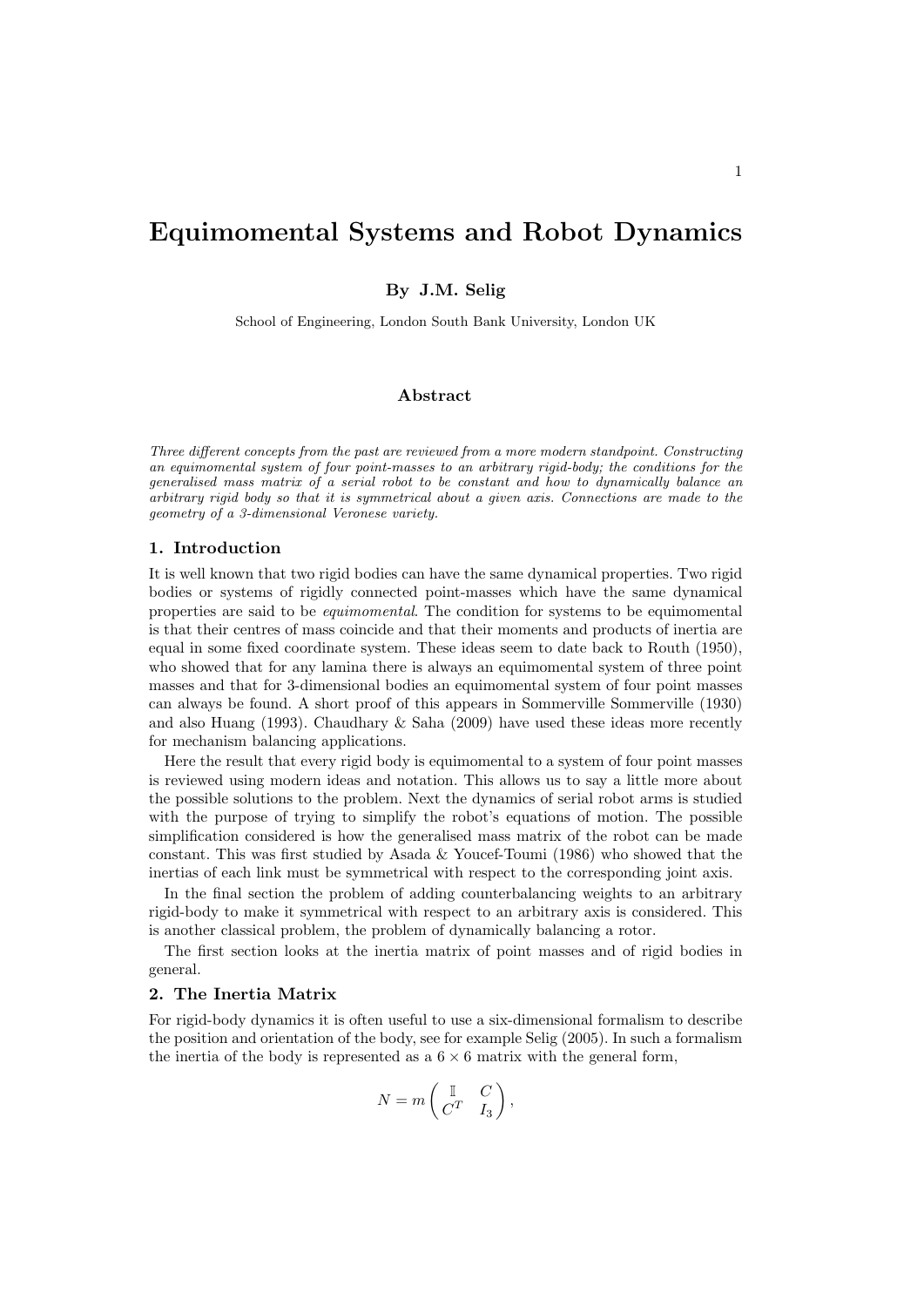where m is the mass of the body; N is usual  $3 \times 3$  inertia matrix of the body (divided by m);  $I_3$  is the  $3 \times 3$  identity matrix and C is an anti-symmetric matrix corresponding to the position vector of the centre of mass. Suppose  $\mathbf{c} = (c_x, c_y, c_z)^T$  is the position vector of the centre of mass then C is defined by requiring  $C\mathbf{p} = \mathbf{c} \times \mathbf{p}$  for arbitrary position vectors p.

In this formalism the velocity of the rigid body is represented by a 6-vector which can be partitioned into a pair of 3-vectors,

$$
\mathbf{s}=\left(\begin{array}{c} \boldsymbol{\omega} \\ \mathbf{v} \end{array}\right),
$$

with  $\omega$  the angular velocity of the body and **v** the linear velocity of the origin of coordinates as a point on the body. With this formalism the kinetic energy of the body is given by  $KE = (1/2)s<sup>T</sup> Ns$ . The generalised velocity vectors s, are usually referred to as twists.

In the present work a slightly different formalism will be used. The independent entries in inertia matrix N can be arranged as a symmetric  $4 \times 4$  matrix,

$$
\widetilde{\Xi} = m \begin{pmatrix} \frac{1}{2}(-I_{xx} + I_{yy} + I_{zz}) & -I_{xy} & -I_{xz} & c_x \\ -I_{xy} & \frac{1}{2}(I_{xx} - I_{yy} + I_{zz}) & -I_{yz} & -I_{yz} \\ -I_{xz} & -I_{yz} & \frac{1}{2}(I_{xx} + I_{yy} - I_{zz}) & c_z \\ c_x & c_y & c_z & 1 \end{pmatrix},
$$

Selig & Martin (2014) referred to this as the "homogeneous plane-distance inertia matrix". Here, for brevity, the matrix will be referred to as the  $4 \times 4$  inertia matrix of the body. The entries  $I_{ij}$  refer to the corresponding entries of the  $3 \times 3$  inertia matrix. This can be thought of as specifying a linear mapping from the  $6 \times 6$  inertia matrices to the space of homogeneous plane-distance inertia matrices, moreover it is clear that the map is invertible. Hence we may assume that two rigid bodies are equimomental if and only if their homogeneous plane-distance inertia matrices are the same.

The  $4 \times 4$  inertia matrix of a point mass located at position vector **p** and with mass m can be written as the product,

$$
\widetilde{\Xi} = m\widetilde{\mathbf{p}}\widetilde{\mathbf{p}}^T.
$$

In this expression  $\tilde{p}$ , will be referred to as an extended position vector and has the form,  $\tilde{\mathbf{p}} = (p_x, p_y, p_z, 1)^T$ . The expression above is a simple consequence of the definitions of the inertia matrix. Notice that this also tells us how the  $4 \times 4$  inertia matrix transforms under a rigid body displacement, the extended vectors clearly transform according to the standard homogeneous representation of  $SE(3)$  and hence the inertia matrix will transform according to,

$$
\widetilde{\Xi}' = \begin{pmatrix} R & \mathbf{t} \\ 0 & 1 \end{pmatrix} \widetilde{\Xi} \begin{pmatrix} R & \mathbf{t} \\ 0 & 1 \end{pmatrix}^T,
$$

where R is the  $3\times$  rotation matrix of the displacement and **t** the translation vector.

It is a classical theorem that for any rigid body there is a translation which will position the centre of mass at the origin and a rotation that will align the principal directions of inertia with the coordinate axes. Such a rigid displacement will hence diagonalise the  $6 \times 6$  inertia matrix. It is clear that the same rigid displacement will also diagonalise the  $4 \times 4$  inertia matrix. If the principal moments of inertia are  $mk_1^2$ ,  $mk_2^2$  and  $mk_3^2$  then the diagonal entries of the  $4 \times 4$  inertia matrix will be,

$$
ma^2 = \frac{m}{2}(-k_1^2 + k_2^2 + k_3^2), \quad mb^2 = \frac{m}{2}(k_1^2 - k_2^2 + k_3^2), \quad mc^2 = \frac{m}{2}(k_1^2 + k_2^2 - k_3^2).
$$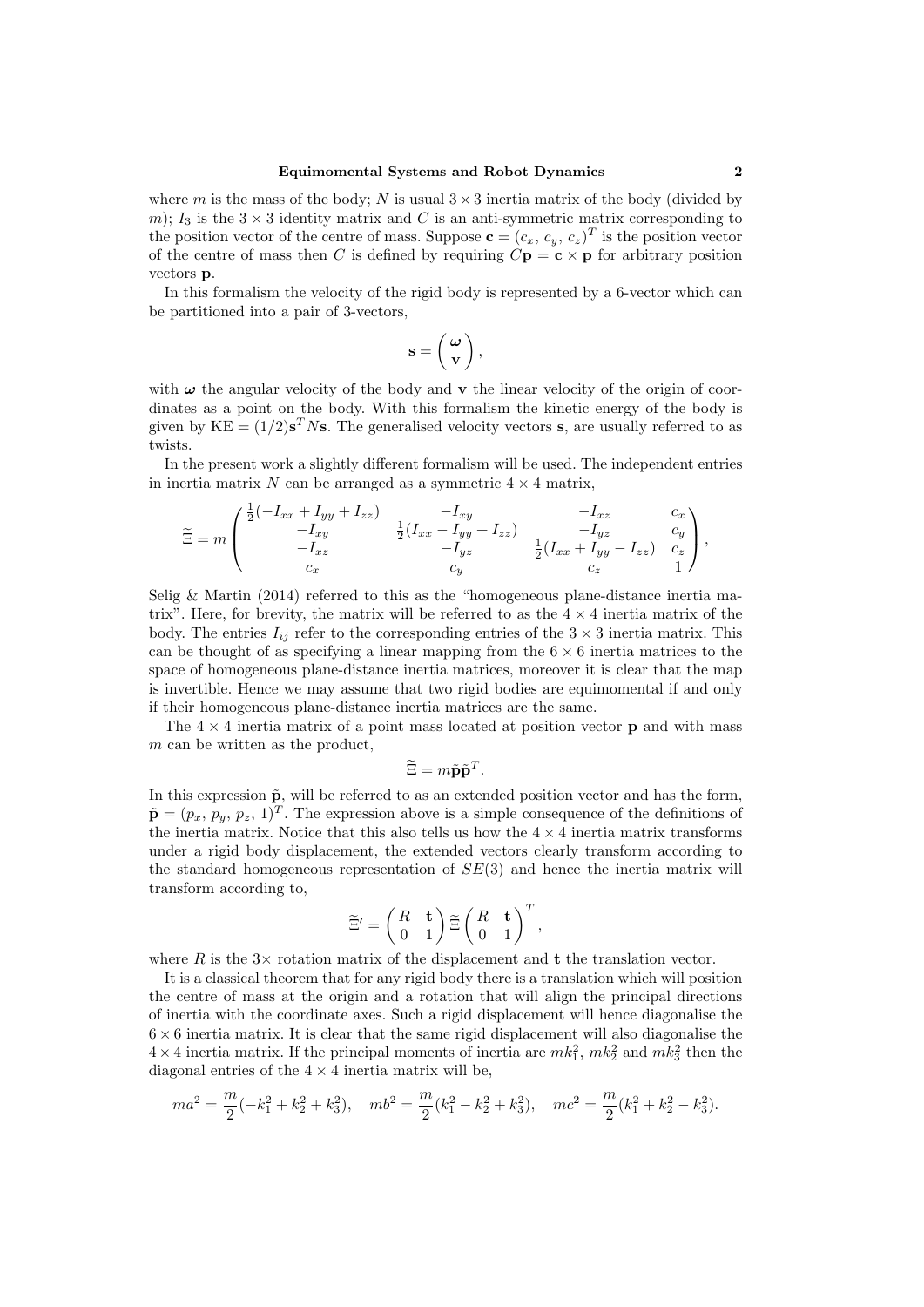## FOUR POINT-MASSES 3

These will be positive by the triangle inequality satisfied by the principal moments of inertia.

Using this representation we can think of the space of all possible inertia matrices as points in a projective space  $\mathbb{P}^9$ , with homogeneous coordinates given by the 10 independent entries of  $\tilde{\Xi}$ . This introduces some unphysical points, in particular the hyperplane determined by  $\tilde{\zeta}_{44} = 0$ . It should also be kept in mind that no distinction between positive definite and non-positive definite matrices has been made.

The space of all point-masses can be viewed as the image of the quadratic Veronese map from  $\mathbb{P}^3$  to  $\mathbb{P}^9$ . The image is a 3-dimensional variety of degree  $2^3 = 8$ , Harris (1992). It is determined by a number of quadratic equations, these are the equations which express the fact that  $\Xi$  has rank 1.

# 3. Four Point-Masses

In this section the theorem due to Routh (1950) will be reviewed.

Consider 4 point-masses with equal mass, arranged at the vertices of a regular tetrahedron. By choosing coordinates with the origin at the centre of mass, the  $z$ -axis aligned with the position vector of the first point and the  $xz$ -plane defined by the second point, the position vectors of the four point can be written as,

$$
\mathbf{p}_1 = \begin{pmatrix} 0 \\ 0 \\ 1 \end{pmatrix}, \quad \mathbf{p}_2 = \begin{pmatrix} \frac{2\sqrt{2}}{3} \\ 0 \\ \frac{-1}{3} \end{pmatrix}, \quad \mathbf{p}_3 = \begin{pmatrix} \frac{-\sqrt{2}}{3} \\ \frac{\sqrt{6}}{3} \\ \frac{-1}{3} \end{pmatrix}, \quad \mathbf{p}_4 = \begin{pmatrix} \frac{-\sqrt{2}}{3} \\ \frac{-\sqrt{6}}{3} \\ \frac{-1}{3} \end{pmatrix}.
$$

Now this tetrahedron can be scaled by  $\sqrt{3}$  units and embedded in  $\mathbb{R}^4$ . This give extended position vectors,

$$
\tilde{\mathbf{p}}_1 = \begin{pmatrix} 0 \\ 0 \\ \sqrt{3} \\ 1 \end{pmatrix}, \quad \tilde{\mathbf{p}}_2 = \begin{pmatrix} \frac{2\sqrt{2}}{\sqrt{3}} \\ 0 \\ \frac{-1}{\sqrt{3}} \\ 1 \end{pmatrix}, \quad \tilde{\mathbf{p}}_3 = \begin{pmatrix} \frac{-\sqrt{2}}{\sqrt{3}} \\ \frac{-1}{\sqrt{3}} \\ \frac{-1}{\sqrt{3}} \end{pmatrix}, \quad \tilde{\mathbf{p}}_4 = \begin{pmatrix} \frac{-\sqrt{2}}{\sqrt{3}} \\ -\sqrt{2} \\ \frac{-1}{\sqrt{3}} \\ 1 \end{pmatrix}.
$$

Notice that these extended vectors satisfy the relations,  $\tilde{\mathbf{p}}_i^T \tilde{\mathbf{p}}_j = 0$  when  $i \neq j$ , and  $\tilde{\mathbf{p}}_i^T \tilde{\mathbf{p}}_i = 4$  for  $i = 1, \ldots, 4$ .

If these 4 points all have masses  $m/4$  then the  $4 \times 4$  inertia matrix of the system will be,

$$
\widetilde{\Xi} = \frac{m}{4} \sum_{i=1}^{4} \widetilde{\mathbf{p}}_i \widetilde{\mathbf{p}}_i^T = m \begin{pmatrix} 1 & 0 & 0 & 0 \\ 0 & 1 & 0 & 0 \\ 0 & 0 & 1 & 0 \\ 0 & 0 & 0 & 1 \end{pmatrix}.
$$

That is m times the  $4 \times 4$  identity matrix.

Above we saw that for an arbitrary rigid body there is always a rigid change of coordinates that will make the  $4 \times 4$  inertia matrix diagonal;  $\tilde{\Xi} = m \operatorname{diag}(a^2, b^2, c^2, 1)$ . So the regular tetrahedral system of point masses can be subject to a non-rigid similarity transformation;  $D = \text{diag}(a, b, c, 1)$ , and the system of point masses will have the same  $4 \times 4$  inertia matrix as the rigid body. That is,

$$
\widetilde{\Xi} = mD^T I_4 D = \frac{m}{4} \sum_{i=1}^4 D^T \widetilde{\mathbf{p}}_i \widetilde{\mathbf{p}}_i^T D = \frac{m}{4} \sum_{i=1}^4 \widetilde{\mathbf{p}}_i^{\prime} (\widetilde{\mathbf{p}}_i^{\prime})^T.
$$
\n(3.1)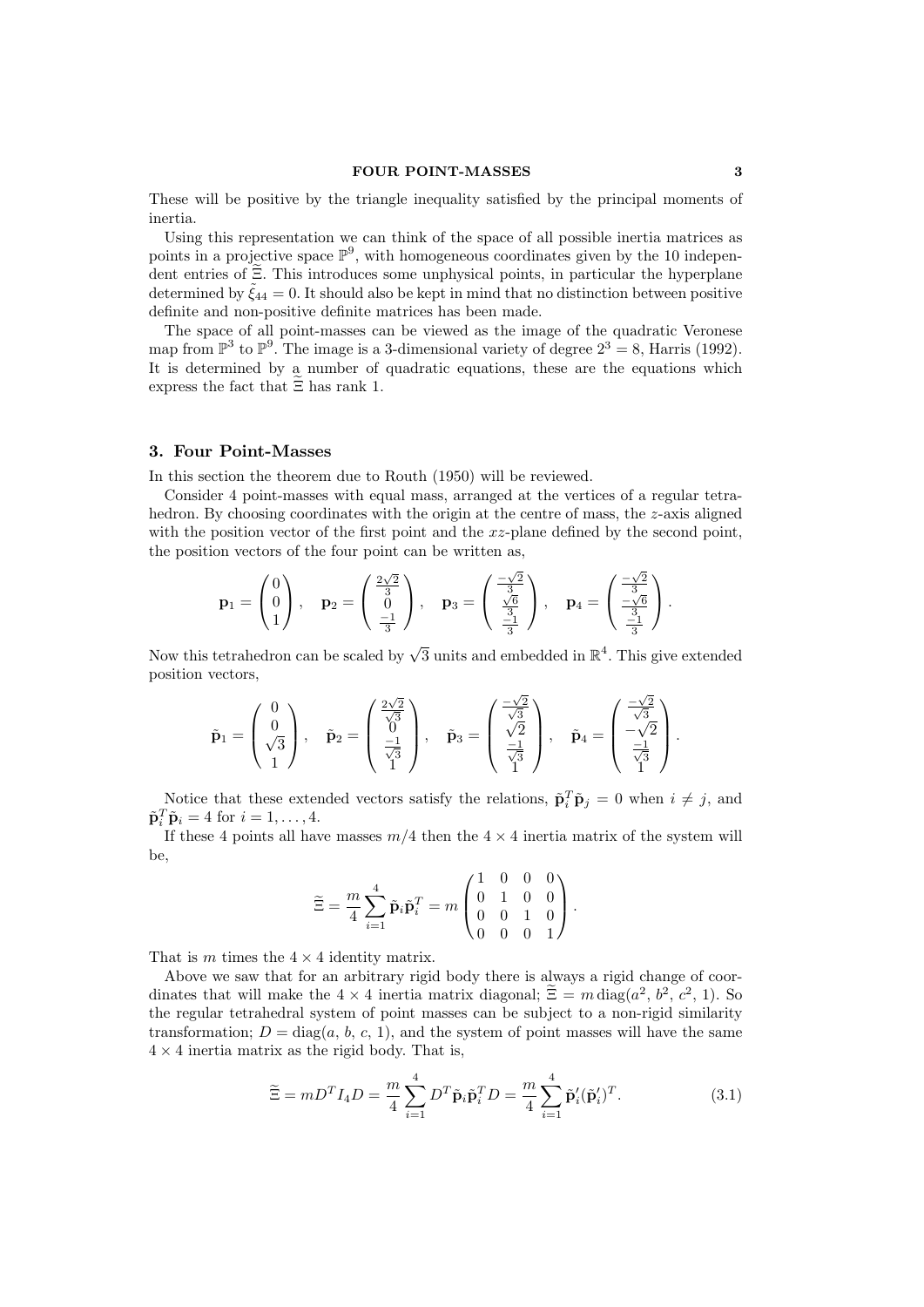The extended position vectors of the points will be given by  $\tilde{\mathbf{p}}'_i = D^T \tilde{\mathbf{p}}_i$ . So, for example,

$$
\tilde{\mathbf{p}}_4^\prime = \begin{pmatrix} \frac{-a\sqrt{2}}{\sqrt{3}} \\ -b\sqrt{2} \\ c\frac{-1}{\sqrt{3}} \\ 1 \end{pmatrix}.
$$

The above exposition allows us to say a little more about this problem. We seek other solutions to the problem, are there other sets of four points equimomental to the original body? Suppose that in equation  $(3.1)$  above we had used UD rather than just D, where  $U \in O(4)$  is an orthogonal  $4 \times 4$  matrix. The  $4 \times 4$  inertia matrix would not have been affected but the extended points would now be given by,  $\tilde{\mathbf{p}}'_i = D^T U^T \tilde{\mathbf{p}}_i$ . Since  $O(4)$  is a six dimensional Lie group this gives us a six parameter family of solutions. This family is not isomorphic to  $O(4)$  since the points are unordered, any permutation of the four points will give the same system, so in fact the family of solution will be isomorphic to the quotient  $O(4)/S_4$  where  $S_4$  denotes the symmetric group on 4 letters.

In terms of the geometry of the Veronese variety introduced in section 2, the above shows that there is a six parameter family of secant 3-planes through any point in  $\mathbb{P}^9$ .

Classically the points  $\tilde{\mathbf{p}}'_i = (x, y, z, 1)^T$  are known to lie on the *equimomental ellipsoid*. If  $\tilde{\mathbf{p}}'_i = D^T U^T \tilde{\mathbf{p}}_i$  then  $\tilde{\mathbf{p}}_i = U D^{-T} \tilde{\mathbf{p}}'_i$  and hence,

$$
(\tilde{\mathbf{p}}_i')^T D^{-1} U^T U D^{-T} \tilde{\mathbf{p}}_i' = 4,
$$

since  $\tilde{\mathbf{p}}_i^T \tilde{\mathbf{p}}_i = 4$  and  $U^T U = I_4$ . So substituting for  $\tilde{\mathbf{p}}'_i$  gives the equation of the equimomental ellipsoid,

$$
\frac{x^2}{a^2} + \frac{y^2}{b^2} + \frac{z^2}{c^2} = 3.
$$

Notice that the problem of finding four rank one  $4 \times 4$  symmetric matrices which sum to the given full rank matrix  $\Xi$  is a standard problem in linear algebra. The standard solution would be to find the eigenvalues  $\lambda_i$ , and eigenvectors  $\tilde{\mathbf{e}}_i$ , of the matrix. For the diagonal  $\text{matrix } \widetilde{\Xi} = \text{diag}(a^2, b^2, c^2, 1), \text{ we would get, } \widetilde{\Xi} = \lambda_1 \widetilde{\mathbf{e}}_1 \widetilde{\mathbf{e}}_1^T + \lambda_2 \widetilde{\mathbf{e}}_2 \widetilde{\mathbf{e}}_2^T + \lambda_3 \widetilde{\mathbf{e}}_3 \widetilde{\mathbf{e}}_3^T + \lambda_4 \widetilde{\mathbf{e}}_4 \widetilde{\mathbf{e}}_4^T,$ where  $\lambda_1 = a^2$ ,  $\lambda_2 = b^2$ ,  $\lambda_3 = c^2$  and  $\lambda_4 = 1$ . The eigenvectors are given by,

$$
\tilde{\mathbf{e}}_1 = \begin{pmatrix} 1 \\ 0 \\ 0 \\ 0 \end{pmatrix}, \quad \tilde{\mathbf{e}}_2 = \begin{pmatrix} 0 \\ 1 \\ 0 \\ 0 \end{pmatrix}, \quad \tilde{\mathbf{e}}_3 = \begin{pmatrix} 0 \\ 0 \\ 1 \\ 0 \end{pmatrix}, \quad \tilde{\mathbf{e}}_4 = \begin{pmatrix} 0 \\ 0 \\ 0 \\ 1 \end{pmatrix}.
$$

However, this solution is not physical since the first three points lie on the plane at infinity. On the other hand, the extended vectors  $\tilde{\mathbf{e}}_1, \ldots, \tilde{\mathbf{e}}_4$  form an orthonormal frame for  $\mathbb{R}^4$  as do the extended vectors  $\tilde{\mathbf{p}}_1, \ldots, \tilde{\mathbf{p}}_4$  given above, (after scaling by 1/4). It is well known that the group  $O(4)$  acts transitively on the set of orthonormal frames and hence this standard solution by eigenvectors (suitably scaled) lies in the 6-parameter family of solutions described above.

# 4. Constant Mass Matrix for Serial Robots

In the absence of gravity the dynamics of a serial robot arm is often summarised as,

$$
M_{ij}\ddot{\theta}_j + C_{ijk}\dot{\theta}_j\dot{\theta}_k = \tau_i.
$$

Here summation is intended over repeated indices, for a six joint robot the range of the indices are 1, ..., 6. The variable  $\theta_i$  denotes the angle of the *i*th joint and  $\tau_i$  is the torque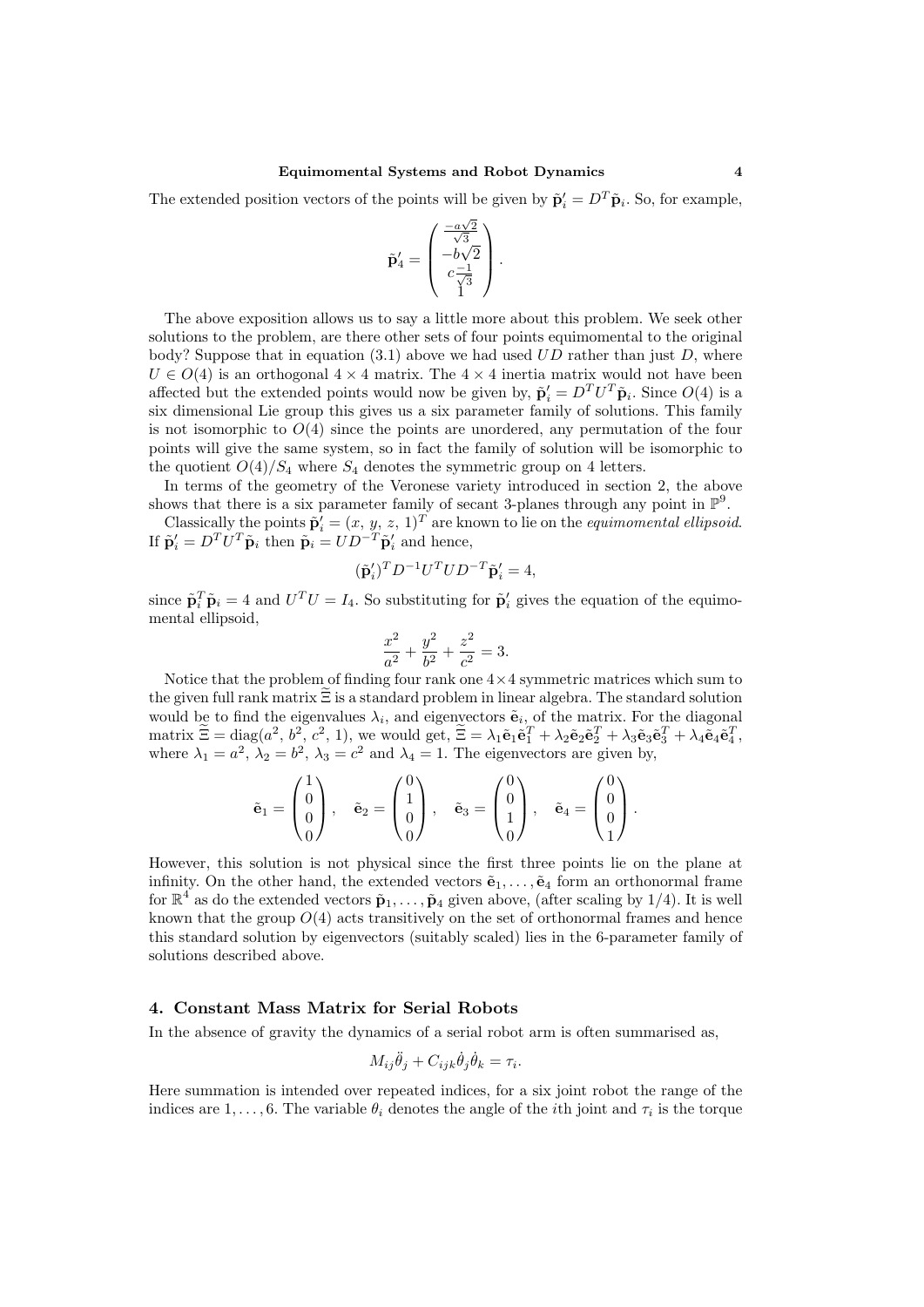# CONSTANT MASS MATRIX FOR SERIAL ROBOTS 5

applied to the *i*th joint. The matrix  $M_{ij}$  is called the generalised mass matrix of the system and the tensor $C_{ijk}$  contains the Coriolis and interaction terms.

In general, for a 6-joint robot, it can be shown that the generalised mass matrix has entries of the form,

$$
M_{ij} = \begin{cases} \mathbf{s}_i^T (N_i + \dots + N_6) \mathbf{s}_j, & \text{if } i \geq j, \\ \mathbf{s}_j^T (N_j + \dots + N_6) \mathbf{s}_i, & \text{if } i > j, \end{cases}
$$

where  $s_i$  are the twists corresponding to axis of the *i*th joint and  $N_j$  is the  $6 \times 6$  inertia matrix of the jth link, see Selig (2005).

Several attempts have been made to design robots in such a way that the mass matrix is simplified. For example in Selig (2005) and more completely in Selig & Martin (2014), the problem of placing the joint twists  $s_i$  in such a way that the mass matrix becomes diagonal was studied.

Here the simpler requirement that the mass matrix remain constant is studied. This idea seem to date back to Asada & Youcef-Toumi (1986) but was also studied by Stokes & Brockett (1996). The advantage of this scheme is that the tensor  $C_{ijk}$  will disappear from the equations of motion since it is essentially a matrix of derivatives of the entries of the mass matrix. Thus the equations of motion for the robot will be greatly simplified and the control problem will be easier. The disadvantage is that as soon as the robot picks up a payload the conditions for balance will be destroyed. However, the effects of a payload are quite simple to compute.

To begin consider a simple machine with just two joints and links, its mass matrix is,

$$
M = \begin{pmatrix} \mathbf{s}_1^T (N_1 + N_2) \mathbf{s}_1 & \mathbf{s}_1^T N_2 \mathbf{s}_2 \\ \mathbf{s}_2^T N_2 \mathbf{s}_1 & \mathbf{s}_2^T N_2 \mathbf{s}_2 \end{pmatrix}.
$$

These quantities are to be calculated in a fixed coordinate system, hence as the robot moves they will change. For simplicity both joints will be assumed to be revolutes. The quantities  $\mathbf{s}_1^T N_1 \mathbf{s}_1$  and  $\mathbf{s}_2^T N_2 \mathbf{s}_2$  are already constant and need not be considered further. The term  $\mathbf{s}_1^T N_2 \mathbf{s}_1$  will not be effected by a rotation about the first joint. The effect of rotation about the second joint can be written using exponentials,

$$
\mathbf{s}_1^T e^{-\theta_2 \operatorname{ad}(\mathbf{s}_2)^T} N_2 e^{-\theta_2 \operatorname{ad}(\mathbf{s}_2)} \mathbf{s}_1.
$$

Similarly the off-diagonal term will vary according to,

$$
M_{12}(\theta_1, \theta_2) = \mathbf{s}_1^T e^{-\theta_2 \operatorname{ad}(\mathbf{s}_2)^T} N_2 \mathbf{s}_2 = \mathbf{s}_1^T e^{-\theta_2 \operatorname{ad}(\mathbf{s}_2)^T} N_2 e^{-\theta_2 \operatorname{ad}(\mathbf{s}_2)} \mathbf{s}_2,
$$

the last equality in the above is because the joint twist  $s<sub>2</sub>$  is invariant under rotations about itself. In both cases the terms will be constant if the inertia of the second link  $N_2$ , is invariant with respect to rotations about the second joint,

$$
e^{-\theta_2 \operatorname{ad}(\mathbf{s}_2)^T} N_2 e^{-\theta_2 \operatorname{ad}(\mathbf{s}_2)} = N_2,
$$

or with a slight rearrangement,

$$
e^{-\theta_2 \operatorname{ad}(\mathbf{s}_2)^T} N_2 - N_2 e^{\theta_2 \operatorname{ad}(\mathbf{s}_2)} = 0.
$$
 (4.1)

Using Rodrigues' formula to expand the exponential gives,

$$
e^{\theta_2 \operatorname{ad}(\mathbf{s}_2)} = I_6 + \sin \theta_2 \operatorname{ad}(\mathbf{s}_2) + (1 - \cos \theta_2) \operatorname{ad}^2(\mathbf{s}_2).
$$

This formula is only valid because  $s_2$  is a pure rotation, for a helical joint the expression for the exponential would have more terms but the conclusion below would be the same. Substituting the Rodrigues formula into equation (4.1) and comparing the coefficients of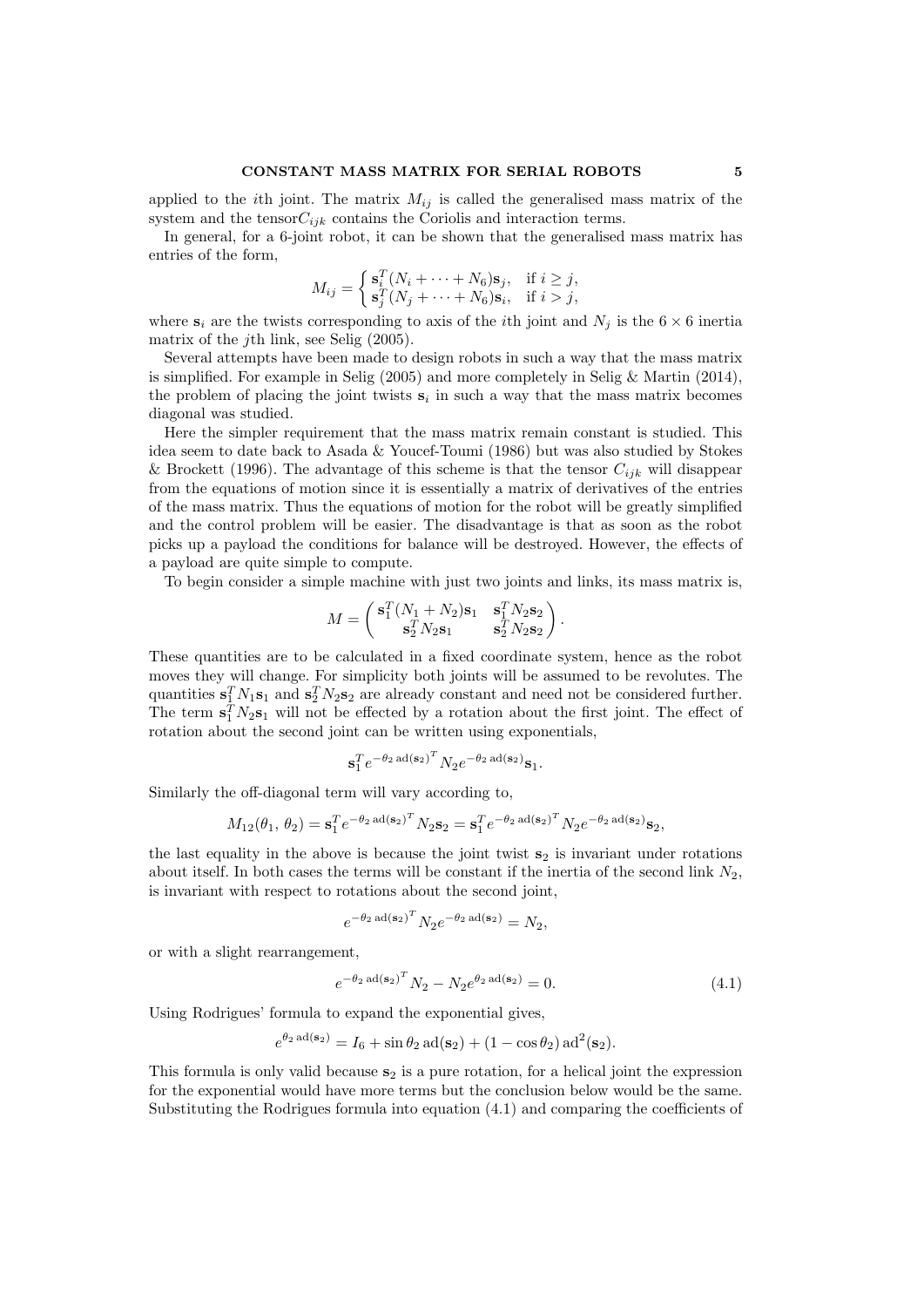$\sin \theta_2$  and  $\cos \theta_2$  separately gives two equations,

$$
ad(\mathbf{s}_2)^T N_2 + N_2 ad(\mathbf{s}_2) = 0,
$$
  

$$
(ad^2(\mathbf{s}_2))^T N_2 - N_2(ad^2(\mathbf{s}_2)) = 0.
$$

If the first of these equations is satisfied the second will be satisfied automatically. So the condition for the mass matrix to be constant is,  $ad(\mathbf{s}_2)^T N_2 + N_2 ad(\mathbf{s}_2) = 0$ .

Notice that this condition is simply  $\partial N_2/\partial \theta_2 = 0$  evaluated at  $\theta_2 = 0$ . Hence, in terms of the  $4 \times 4$  inertia matrix, the condition is,  $S_2\overline{\Xi}_2 + \overline{\Xi}_2S_2^T = 0$ , where  $S_2$  is the  $4 \times 4$ matrix representing the Lie algebra element  $s_2$ . That is,

$$
S_2 = \begin{pmatrix} \Omega_2 & \mathbf{v}_2 \\ 0 & 0 \end{pmatrix},
$$

with  $\Omega_2$  the 3 × 3 anti-symmetric matrix for the direction of the rotation axis and  $\mathbf{v}_2$  the moment of the axis. The right-hand column of this condition gives,

$$
\Omega_2 \mathbf{c} + \mathbf{v}_2 = \boldsymbol{\omega}_2 \times \mathbf{c} + \mathbf{v}_2 = 0.
$$

This implies that the centre of mass c, lies on the axis of the joint. Place the origin of coordinates at the centre of mass so  $\mathbf{c} = \mathbf{v}_2 = \mathbf{0}$ ; and align the z-axis with the direction of the joint, so  $\omega_2 = (0, 0, 1)^T$ . Now the condition reads,

$$
\Omega_2 \Xi + \Xi \Omega_2 = 0.
$$

Expanding this equation in terms of the elements of the inertia matrix gives,

$$
\begin{pmatrix}\n-2\xi_{12} & \xi_{11} - \xi_{22} & \xi_{23} \\
\xi_{11} - \xi_{22} & 2\xi_{12} & \xi_{13} \\
-\xi_{23} & \xi_{13} & 0\n\end{pmatrix} = 0.
$$

This implies that the matrix  $\Xi$ , and hence  $\widetilde{\Xi}$  is diagonal, since the off-diagonal elements  $\xi_{12} = \xi_{13} = \xi_{23} = 0$ . Also the joint must lie along one of the principal axes of the inertia matrix. Further we must have that  $\xi_{11} = \xi_{22}$ , this implies that two of the principal moments of inertia are equal.

Given a rigid body with inertia matrix  $N_2$  and a line  $s_2$  let us say that the body is symmetrical about the line if the line passes through the body's centre of mass parallel to the direction of one of the principal axes of inertia and the moments of inertia associated with the two perpendicular principal axes are equal. This allows us to state succinctly the result just derived: The mass matrix of a 2-joint robot will be constant if the second link is symmetrical about the second joint axis. For robots with more than 2 links and joints this condition can be applied recursively, the final link must be symmetrical about the final joint, then the composite body consisting of the last two links must be symmetrical about the last-but-one joint and so forth.

For a particular axis, the set of inertia matrices  $\widetilde{\Xi}$  which are symmetric with respect to this axis form a 3-plane in  $\mathbb{P}^9$ , since the ten independent entries of these matrices satisfy six linear equations. This 3-plane meets the Veronese variety described above, in a conic curve. To see this recall that the points in the Veronese variety are inertia matrices of rank  $1, \tilde{E}_p = m\tilde{p}\tilde{p}^T$ . The equation  $S_2\tilde{E}_p + \tilde{E}_pS_2^T = 0$ , is solved if  $S_2\tilde{p} = 0$ which implies that the point  $\tilde{\mathbf{p}}$  lies on the axis  $S_2$ . The solution is a line in  $\mathbb{P}^3$  but the Veronese embedding has degree 2 and so the image of the line will be a conic.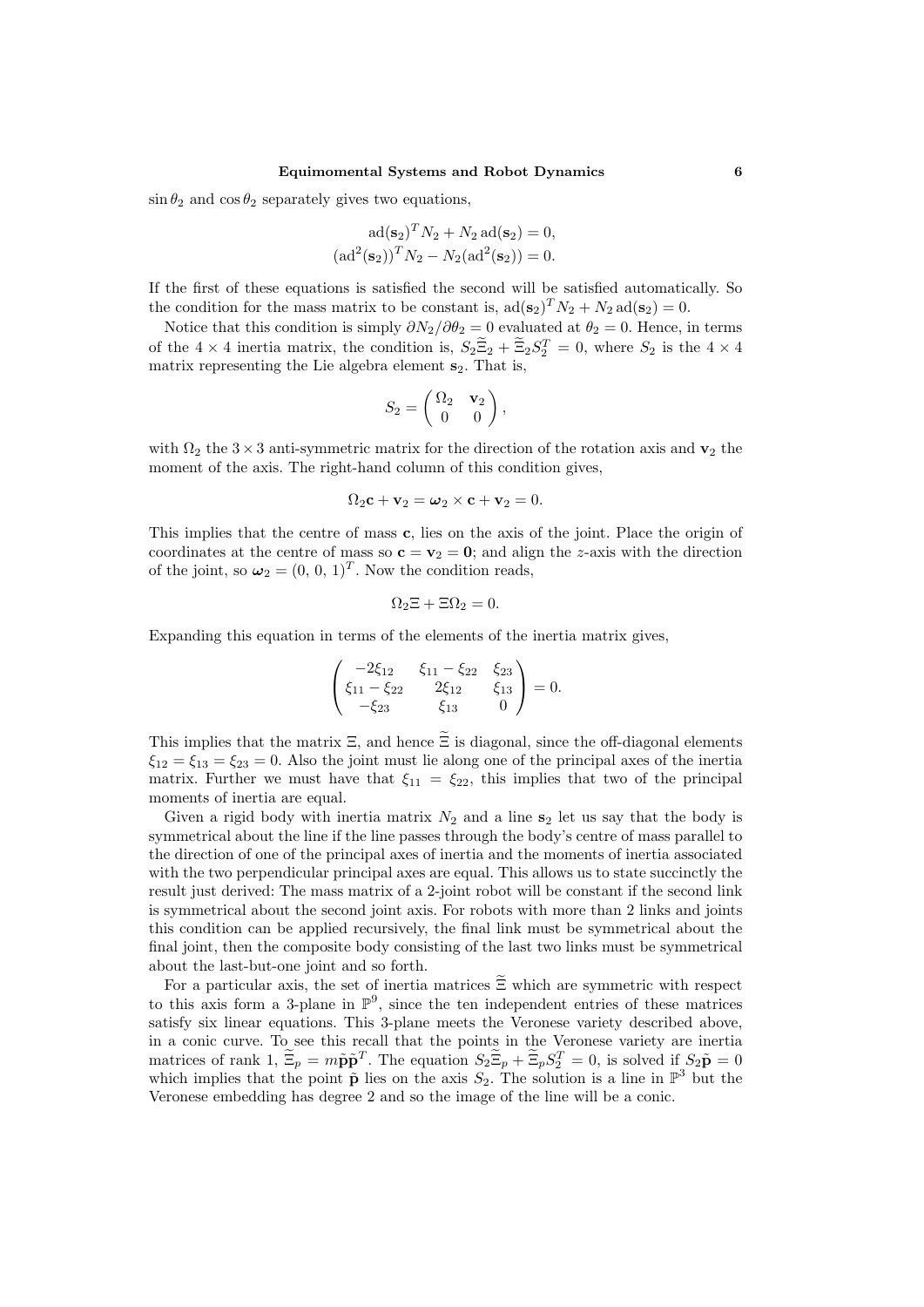# DYNAMIC BALANCING 7

# 5. Dynamic Balancing

Next we look at the problem of adding balancing weights, (point-masses), to an arbitrary rigid body so that the inertia matrix of the composite body is symmetric relative to a given axis. These ideas are very similar to the classical ideas of dynamic balancing of rotating machinery.

Theorem 1. Any rigid-body can be balanced by adding two point-masses at suitable locations.

*Proof.* Choose coordinates in such a way that the given axis is the  $z$ -axis of coordinates. Let the two point masses have position vectors  $\mathbf{p}_1 = (x_1, y_1, z_1)^T$  and  $\mathbf{p}_2 =$  $(x_2, y_2, z_2)^T$  with masses  $m_1$  and  $m_2$  respectively. The equations to solve for dynamic balance about the z-axis are,

$$
m\xi_{11} + m_1x_1^2 + m_2x_2^2 = m\xi_{22} + m_1y_1^2 + m_2y_2^2, \tag{5.1}
$$

$$
m\xi_{12} + m_1 x_1 y_1 + m_2 x_2 y_2 = 0,\t\t(5.2)
$$

$$
m\xi_{13} + m_1x_1z_1 + m_2x_2z_2 = 0,\t\t(5.3)
$$

$$
m\xi_{23} + m_1 y_1 z_1 + m_2 y_2 z_2 = 0,\t\t(5.4)
$$

$$
mc_x + m_1x_1 + m_2x_2 = 0,\t\t(5.5)
$$

$$
mc_y + m_1y_1 + m_2y_2 = 0.\t\t(5.6)
$$

These six equations can be made multi-homogeneous by including a homogenising variable w into terms with a  $\xi_{ij}$  or a  $c_{\alpha}$  with the appropriate degree. We also need to assume m, the mass of the original body, is variable. Rather we take  $m_1/m$  and  $m_2/m$  as our variables. In this way the equations become multi-homogeneous in the  $\mathbb{P}^2 \times \mathbb{P}^6$  with multi-homogeneous coordinates  $(m_1 : m_2 : m) \times (x_1 : y_1 : z_1 : x_2 : y_2 : z_2 : w)$ . The six equations will form a 2-dimensional subvariety in this 8-dimensional ambient space, hence solutions will always exist.  $\Box$ 

The usual caveats about real solutions and solutions at infinity  $({w = 0} \cup {m = 0})$ , will of course, apply. It may also happen here that the masses of the counter weights turn out to be negative. For some bodies such a point-mass can be implemented by drilling a hole in the body.

This simple theorem has a couple of useful consequences, space only allow one to be considered. When balancing rotating machinery it is usual to fix the planes where the counter-weights can be fixed. This can be thought of as fixing the variables  $z_1$  and  $z_2$ .

COROLLARY 1. Consider a fixed axis s and a pair of distinct planes perpendicular to this axis. For an arbitrary rigid body there will be a unique way to balance the body with respect to s by adding two point-masses, one on each of the planes.

*Proof.* As usual we will choose coordinates so that the fixed axis is the  $z$ -axis. In this way the two planes have the equations  $z = z_1$  and  $z = z_2$ , for some constants  $z_1, z_2$ . The last for equations (5.3)–(5.6) are now linear equations in the variables  $m_1x_1, m_1y_1, m_2x_2$ and  $m_2y_2$ . The solutions are,

$$
m_1x_1 = m \frac{\xi_{13} - c_x z_2}{z_2 - z_1}, \quad m_1y_1 = m \frac{\xi_{23} - c_y z_2}{z_2 - z_1},
$$

$$
m_2x_2 = -m \frac{\xi_{13} - c_x z_1}{z_2 - z_1}, \quad m_2y_2 = -m \frac{\xi_{23} - c_y z_1}{z_2 - z_1}.
$$

Substituting into equation (5.1) gives a linear equation in the variables  $x_1, y_1, x_2, y_2$ . The